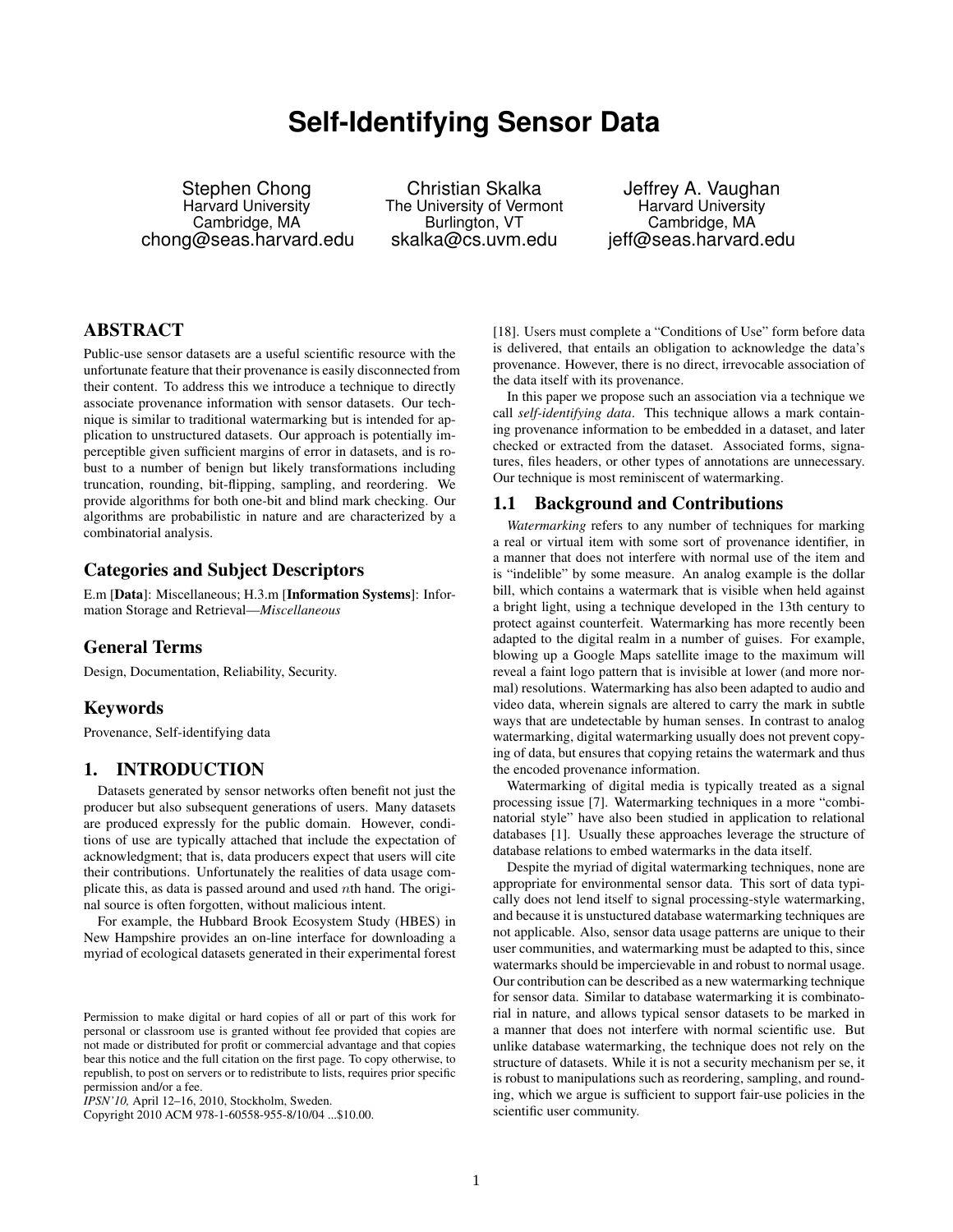# 1.2 Characterization of the Technique

As described above, our goal is to design a system that can embed provenance information into, and automatically retrieve such information from, scientific datasets. Furthermore our techniques are intended to be robust against certain natural, non-adversarial dataset transformations. The remainder of the paper comprises a detailed description and analysis of our embedding and retrieval algorithms; now we provide a high-level characterization of our technique, using common parlance of the watermarking literature for clarity. In particular, we classify our system under the standard categories of *perceptibility*, *robustness*, and *capacity* [9].

#### *Perceptibility.*

This classification refers to whether a watermark can be "perceived" in the marked object; its meaning is media-dependent and defined with respect to human perception. Since watermarking has not been previously studied in the context of sensor datasets, we propose a definition of perceptibility in this context, under the assumption that any sensor dataset is a numeric representation of data. We say that a watermark is imperceptible in a sensor dataset if the watermark does not inhibit standard uses of the dataset. Specifically, watermarking should not significantly affect the scientific use of the dataset. Consider, as an example, the Sensirion SHT11 temperature sensor, which is accurate to at best  $\pm 0.5^{\circ}$ C. Altering data produced by a Sensirion SHT11 by amounts orders of magnitude smaller than  $0.5^{\circ}$ C does not affect use of that data, since such alterations are well within the sensor data error.

#### *Robustness.*

Robustness refers to how well a watermark stands up to transformations of data, benign or malicious. Our scheme is *semi-fragile*, in the sense that it is capable of withstanding many, but not all, transformations. It is not intended as a security mechanism per se; rather our goal is to withstand benign transformations that scientists might impose in the natural course of dataset usage. These transformations include *truncation* and *quantization* (rounding) of digits, as well as *random bit flips*. Our scheme is also robust to *sampling* of datasets, i.e. where a new dataset is generated by a selection of datapoints from the original dataset; this is also called a *subset attack* in the database watermarking literature [1]. *Reordering* of data within the dataset also has no effect on the reliability of our mechanisms.

#### *Capacity.*

This category refers to whether a mechanism allows to check if an object is marked with a given watermark (so-called *one-bit* watermarking), or whether it allows a watermark to be extracted from an object with no prior knowledge of the embedded watermark (socalled *blind* watermarking). Since we expect both capacities to support the user community, we define techniques for both one-bit and blind marking of sensor datasets. Indeed, our algorithm for the latter relies on the former for increased probability of correct mark extraction.

### 1.3 Outline of the Paper

The remainder of the paper is structured as follows. In Section 2 we provide a formal problem statement, define our corruption model, and summarize our embedding and retrieval technique at a high level. In Section 3 we describe our embedding algorithm in detail. In Section 4 we define our one-bit checking technique, and in Section 5 we define our blind retrieval algorithm. In both of these Sections we discuss how our approach is robust to various corruptions. Our basic theory treats datasets as sequences of bit vectors representing natural numbers; in Section 6 we describe extensions allowing treatment of e.g. negative and floating point values. In Section 7 we report results of combinatorial analysis and empirical tests that illustrate robustness of our technique. In Section 8 we summarize deployment issues and how we might address them in future work. We discuss related work in Section 9, and conclude in Section 10.

# 2. PROBLEM DESCRIPTION AND TECH-NICAL SUMMARY

In this section we provide a formal description of the problem of interest, and also an informal description of how we address it. For simplicity we will consider bit vector representations of numerals, where V denotes the set of all finite-length bit vectors.

#### 2.1 Formal Problem Statement

A *dataset*  $DS \in list(\mathbb{V})$  is a list of bit vectors; each bit vector is a *datapoint*. A *transformation* is a function of type  $list(\mathbb{V}) \rightarrow$ list(V); transformation f is a *corruption* if  $f(DS) \neq DS$ . An *encoding* E is a function of type  $list(\mathbb{V}) * \mathbb{V} \rightarrow list(\mathbb{V})$  with the property that there exists a corresponding *retrieval function* R of type  $list(\mathbb{V}) \rightarrow \mathbb{V}$  such that for all  $DS$  and  $v \in \mathbb{V}$ :

$$
R(E(\mathcal{DS}, \mathsf{v})) = \mathsf{v}
$$

Intuitively, the encoding function  $E(DS, v)$  encodes bit vector v into dataset  $DS$ , and the retrieval function retrieves  $\nu$  from that dataset.

We say that an encoding-retrieval function pair (E, R) is *robust* to a corruption  $f$  iff:

$$
R(f(E(\mathcal{DS}, \mathsf{v}))) = \mathsf{v}
$$

for all  $DS$  and  $v \in V$ . We say that  $(E, R)$  is robust to a set of corruptions  $C$  by generalizing  $f$  in the above definition to range over all functions in C and their compositions.

A *provenance mark* (or simply, *mark*) is a bit vector of fixed length  $L_m$ . The mark is an identifier that may refer to more elaborate metadata via some standard such as DOI. In this paper, we are not concerned with the allocation of provenance marks, or how a provenance mark is linked to more detailed metadata. We assume that the length of provenance marks  $L_m$  is universally agreed upon and known. Our goal is to define algorithms that implement an encoding-retrieval pair  $(E, R)$  that is robust to transformations in our corruption model described below.

#### *Notation.*

For bit vector  $v \in V$ , we write |v| for the length (size) of v, and write  $v_i$  to refer to the *i*th bit of v, where  $i = 0$  is the most significant (left-most) bit and  $i = |v| - 1$  is the least significant (right-most) bit. We write  $v @ v'$  for the concatenation of bit vectors v and v'. Finally, we write  $|L|$  for the length of list L.

### 2.2 Corruption Model

In our corruption model we allow the following transformations and any composition thereof:

- *Rounding.* Datapoints are rounded to the nearest multiple of some integer  $n$ .
- *Truncation.* Some number of least-significant bits may be removed from any datapoint in the given dataset.<sup>1</sup>

<sup>&</sup>lt;sup>1</sup>We do not regard truncation as a special case of rounding. Trun-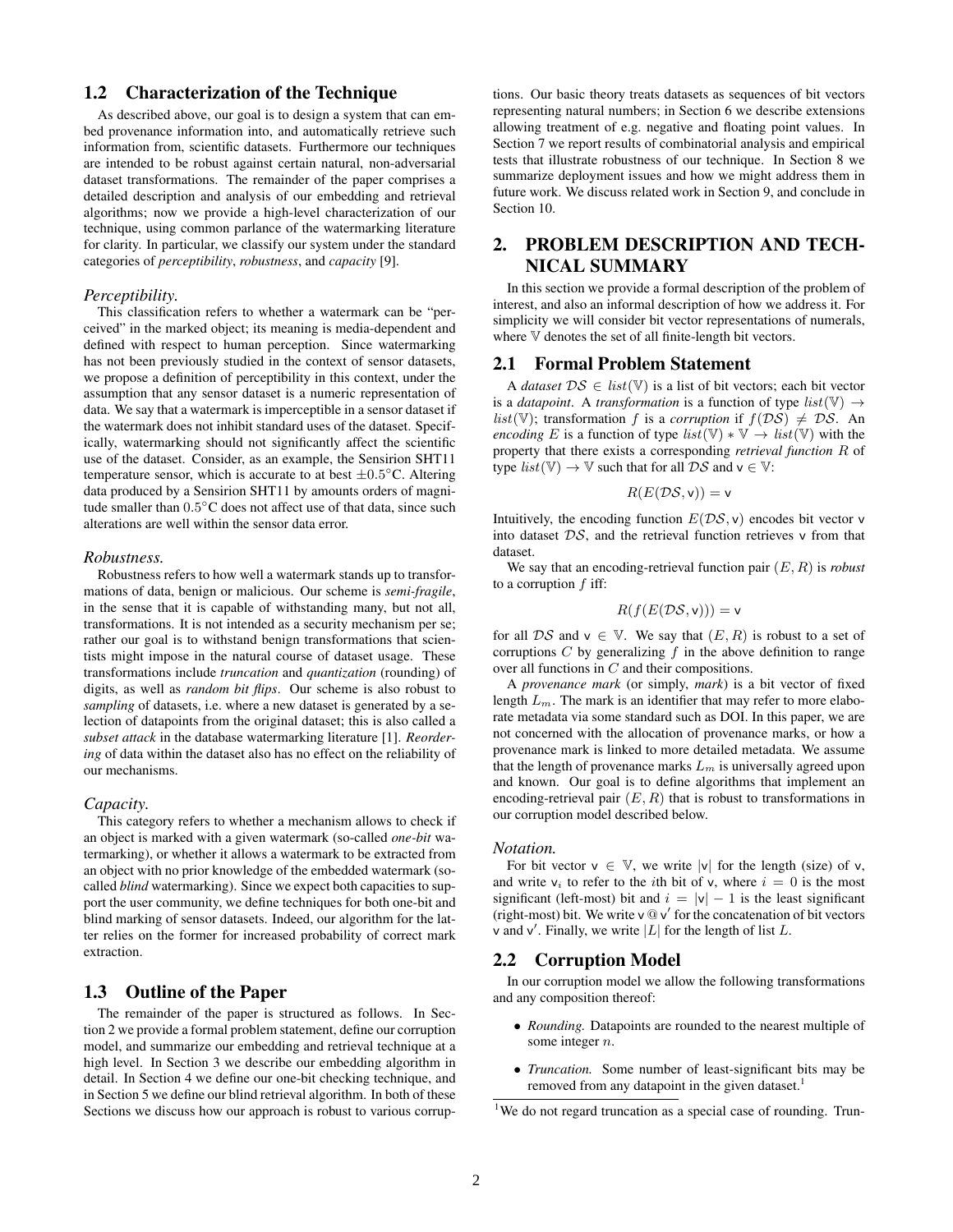- *Deletion/Sampling.* Datapoints may be removed from the given dataset.
- *Reordering.* Datapoints in a dataset may be permuted.
- *Bit flip.* One or more bits of any datapoint in the given dataset may be changed.

We assume that truncation, rounding, sampling, and reordering are more likely to occur than bit flips. For example, copying data (for example, from one spreadsheet to another) is more likely to truncate or round data values than it is to randomly flip bits. Note that rounding and sampling tend to corrupt or remove the less significant bits from datapoints. That is, more significant bits in datapoints are more likely to be unaffected by truncation and rounding. Our embedding and retrieval processes are designed to take advantage of this behavior.

There are of course limits on the robustness of any encodingretrieval pair within this corruption model. For example removing all datapoints from a dataset will disallow retrieval. Similarly, replacing the entire dataset with random data through bit flips will also prevent retrieval.

### 2.3 Informal Summary of the Technique

Our technique embeds provenance information in the lower-order bits of datapoints in a dataset. The embedding is designed to be robust to corruption in the lower-order bits of datapoints. That is, our technique assumes that lower-order bits are more likely to be corrupted than higher-order bits.

To support one-bit checking (wherein given dataset  $DS$  and provenance mark m, we want to answer the question "was m embedded in  $DS$ ?") we use two of the lower-order bits of each datapoint in the dataset as *check bits*. One of the check bits is used to help the retrieval process determine the parameters used for the embedding; the other check bit is a hash of the encoded provenance mark concatenated with the more significant bits of the datapoint. Given sufficiently many datapoints whose check bits (and more significant bits) are uncorrupted, the encoding parameters can be retrieved, and one-bit checking supported.

To support blind checking (wherein given dataset  $DS$ , we want to answer the question "which provenance mark was embedded in  $DS$ ?"), our encoding technique breaks a provenance mark into a number of smaller pieces, and replaces the least significant bits of each datapoint with one of these *provenance pieces*. We leverage *redundancy*, allowing a bit of the provenance mark to appear in more than one provenance piece, which provides greater robustness to truncation and rounding. The significant bits of a datapoint are used to determine which provenance piece replaces the least significant bits. During retrieval, the least significant bits of the datapoints are examined to retrieve a "best guess" at the provenance mark, which can then be tested using one-bit checking. If the best guess is incorrect, the retrieval process permits limited search of possible provenance marks, where more likely marks are considered first.

# 3. EMBEDDING A PROVENANCE MARK IN A DATASET

In this section we describe how we embed a provenance mark m of length  $L_m$  into a dataset. We assume that each datapoint in the



Figure 1: Anatomy of an Annotated Datapoint

dataset contains *insignificant bits*: a non-zero number of least significant bits that can be safely manipulated within the error bounds of the device that generated the data. We embed a provenance mark into a dataset by encoding *metadata* into the insignificant bits of each datapoint. We further assume that each datapoint in a dataset is the same length, contains the same number of insignificant bits, and represents non-negative integers. If datapoints are of different length, we can, without loss of generality, pad datapoints with leading zeros until they are the same length. The number of insignificant bits is inherent in the physical characteristics of the sensor generating the dataset, and so all datapoints in the dataset should have an identical number of insignificant bits. In Section 6 we describe how our technique can be generalized to floating point and negative values.

Let  $L_{md}$  denote the number of insignificant bits in a datapoint, and  $L_{sig}$  denote the number of significant bits; thus the length of any datapoint is  $L_{md} + L_{sig}$ . Clearly the values of  $L_{md}$  and  $L_{sig}$ are dependent on the given dataset, since the number of significant bits is a property of the sensors used to collect the data.

We refer to a datapoint in which the insignificant bits have been replaced with metadata as an *annotated datapoint*. The process of embedding a provenance mark in a dataset produces an *uncorrupted annotated dataset* containing uncorrupted annotated datapoints.

Figure 1 shows the structure of an annotated datapoint. The  $L_{md}$ insignificant bits have been replaced with a *parameter check bit*, a *mark check bit*, and a *provenance piece*. We thus require that each datapoint contains at least 3 insignificant bits (i.e.,  $L_{md} \geq 3$ ). The provenance piece is a subset of bits of the provenance mark; Section 3.1 describes how provenance pieces are derived from a provenance mark. The parameter check bit and mark check bit are derived from the datapoint's significant bits and the parameters for the embedding, described in Section 3.2. The check bits enable the retrieval process to verify, with high probability, which provenance mark was embedded in the dataset.

#### 3.1 Provenance Pieces

Each annotated datapoint contains  $L_{md} - 2$  bits of the provenance mark, referred to as a provenance piece. If the length of the provenance mark  $L_m$  is greater than  $L_{md} - 2$ , then a single datapoint cannot contain all bits of the provenance mark. The embedding process chooses provenance pieces to ensure that an annotated dataset contains all bits of the provenance mark with high probability.

The embedding process takes as a parameter  $N_{pp}$ , the number of distinct provenance pieces. For each datapoint one of the  $N_{pp}$ provenance pieces is chosen to be embedded into it. Specifically, given a datapoint with significant bits s, we choose the kth provenance piece, where  $k = \text{hash}(N_{pp}, \mathbf{s})$  and  $\text{hash}(n, \mathbf{v})$  is a cryptographic hash of bit vector v that returns a value in  $\mathbb{Z}_n$ . Provided

cation of the least-significant  $k$  bits will affect only  $k$  bits; rounding to the nearest  $n = 2<sup>k</sup>$  may affect an arbitrary number of bits. For example,  $10111 (=23)$  rounded to the nearest 4 is  $11000 (=24)$ , with 5 bits affected.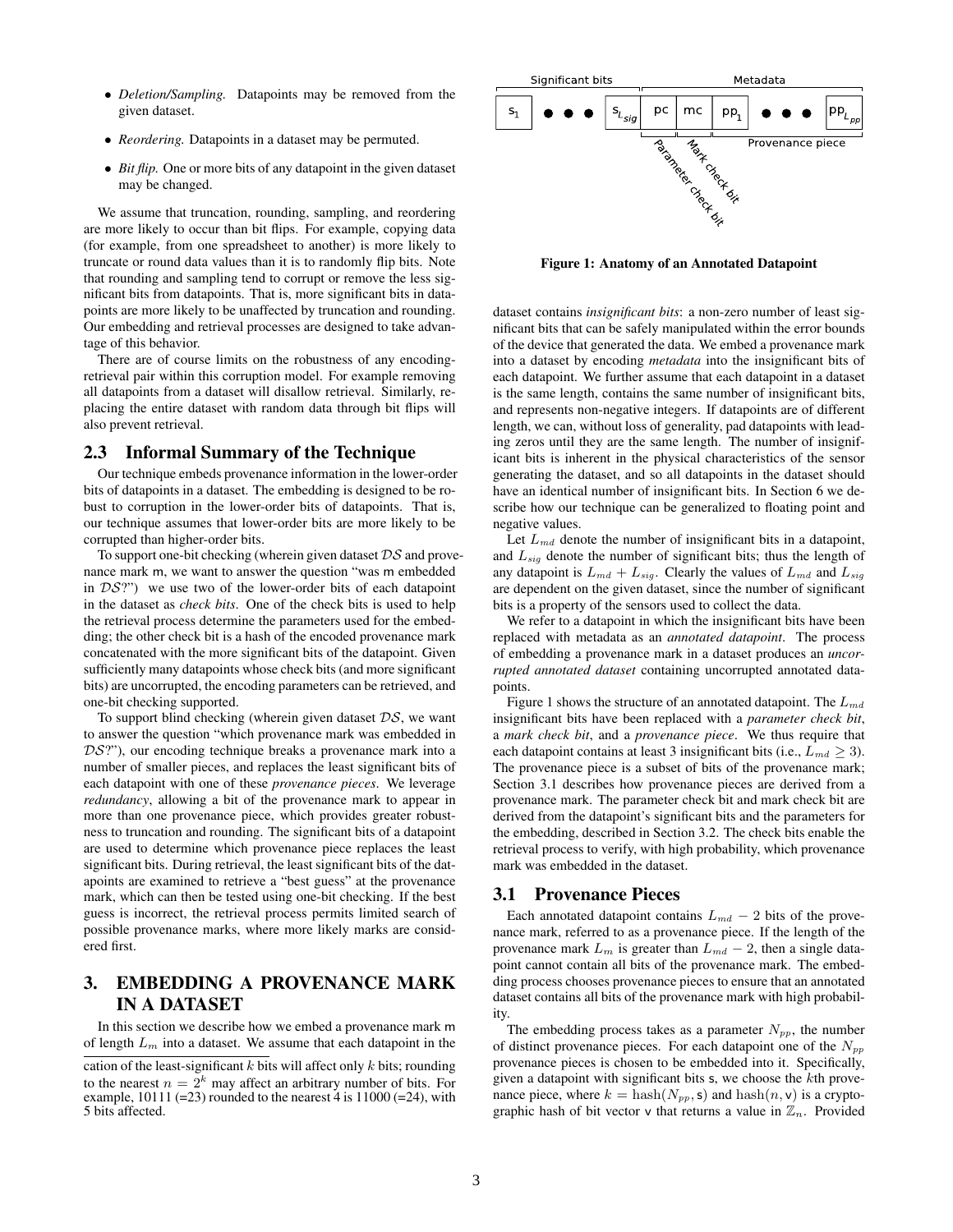| 0100110001001011 |
|------------------|
| 01001100         |
| 11000100         |
| 01001011         |
| 10110100         |
|                  |

$$
L_m = 16, N_{pp} = 4, L_{pp} = 8
$$

#### Figure 2: Provenance pieces example.

that a dataset has sufficient variation in the significant bits of its constituent datapoints, the  $N_{pp}$  provenance pieces will be embedded uniformly at random throughout the dataset. Thus, any sufficiently large random subset of an annotated dataset is likely to include every distinct provenance piece. This supports robustness in the retrieval process. Section 6 discusses an extension to this technique that treats low entropy datasets.

Given provenance mark m of length  $L_m$ , and given the number of provenance pieces  $N_{pp}$  and insignificant bits  $L_{md}$ , then the  $N_{pp}$  distinct provenance pieces are defined as follows. Let  $L_{pp}$  =  $L_{md}$  – 2 be the length of each provenance piece. For  $k \in 0..(N_{pp}-1)$ 1) and  $i \in 0..(L_{pp}-1)$ , let the *i*th bit of the *k*th provenance piece, denoted  $\mathsf{pp}_i^k$ , be defined as

$$
\mathsf{pp}_i^k = \mathsf{m}_j \text{ where } j = \left(k\frac{L_m}{N_{pp}} + i\right) \mod L_m.
$$

Note that a given bit of provenance mark m may appear in more than one provenance piece. This redundancy means that not all distinct provenance pieces need to be available during the retrieval process. Furthermore, since the same mark bit may occur in a more significant position in one provenance piece than another, redundancy provides robustness to truncation and rounding.

Figure 2 gives an example of how a provenance mark of length 16 is split into four distinct provenance pieces of length 8 (i.e.,  $L_m = 16$ ,  $N_{pp} = 4$ , and  $L_{pp} = 8$ ). Note that each provenance piece contains 8 contiguous bits of the provenance mark. (The fourth provenance piece,  $pp<sup>3</sup>$ , contains the last four bits of m followed by the first 4 bits.) Note also that each bit of the provenance mark appears in exactly two provenance pieces. Thus, provenance mark m could be retrieved if the retrieval process has either provenance pieces  $pp^0$  and  $pp^2$ , or provenance pieces  $pp^1$  and  $pp^3$ . This redundancy means that a subset of the provenance pieces may suffice to retrieve the provenance mark. Furthermore, if a dataset was truncated by, say, a single bit, then the least significant bit of piece  $pp<sup>0</sup>$  (corresponding to the 7th bit of m) would be lost from every instance, but the 7th bit of m would still available in all instances of piece  $pp<sup>1</sup>$ .

To ensure that each bit of the provenance mark appears in the same number of distinct provenance pieces, we require that  $N_{pp} \times$  $L_m$  is divisible by  $L_{pp}$ . Moreover, since each provenance piece should contain distinct bits of the provenance mark, we require that  $N_{pp} \leq L_m$ .

### 3.2 Parameter and Mark Check Bits

The parameter check bit and mark check bit are derived from the encoding parameters, and are used in one-bit checking and during retrieval to determine with high probability if the correct provenance mark has been retrieved. The parameter check bit pc for a datapoint with significant bits s is computed by taking the hash of s and the number of distinct provenance pieces,  $N_{pp}$ . The mark check bit mc is the hash of s and the provenance mark m. Formally, we have:

pc = hash(2,s @ Npp) (1) mc = hash(2,s @ m). (2)

$$
mc = \text{nasn}(2, \mathbf{s} \circledast \mathbf{m}). \tag{2}
$$

Section 4 describes how the parameter and mark check bits are used by one-bit checking.

### 4. CHECKING A PROVENANCE MARK

The embedding process embeds a provenance mark m into a dataset to produce an uncorrupted annotated dataset. As the dataset is disseminated and used, it may be corrupted, for example by datapoints being rounded or deleted as described in Section 2.2. However, we can use a corrupted annotated dataset for both *one-bit watermarking* and *blind watermarking*. In one-bit watermarking, we can determine with high probability whether a provenance mark m' is the provenance mark m that was embedded into the dataset. Blind watermarking allows us to retrieve m with high probability.

In this section, we describe how to perform one-bit watermarking using a corrupted annotated dataset. In Section 5 we describe how to perform blind watermarking, and our technique there relies on the one-bit checking described here to increase probabilities of correctness.

### **4.1** Retrieving  $L_{sig}$  and  $N_{pp}$

The embedding process adds a parameter check bit to each datapoint to assist the retrieval of embedding parameters  $L_{sig}$  (the number of significant bits of a datapoint) and  $N_{pp}$  (the number of distinct provenance pieces used in the embedding process). The retrieval process guesses values for  $L_{sig}$  and  $N_{pp}$ , and uses the parameter check bits to determine (with high probability) when it has guessed the values correctly.

Given a corrupted annotated datapoint d, we say that d is *pcconsistent* with guesses  $L_{sig}$  and  $N_{pp}$  iff

hash(2, d<sup>0</sup> . . . d<sup>L</sup>sig−<sup>1</sup> @ Npp) = d<sup>L</sup>sig .

Note that if the guesses for  $L_{sig}$  and  $N_{pp}$  are correct, and bits  $d_0 \dots d_{L_{sig}}$  have not been corrupted, then  $d_{L_{sig}}$  is the parameter check bit as computed by Equation 1. If the guesses for  $L_{sig}$  and  $N_{pp}$  are incorrect, or one or more bits  $d_0 \dots d_{L_{sig}}$  have been corrupted, then the probability of the datapoint being pc-consistent is approximately  $\frac{1}{2}$ , due to the properties of the cryptographic hash function used to generate the parameter check bit.

We define the *pc-consistency score* of corrupted annotated dataset  $DS$  for guesses  $L_{sig}$  and  $N_{pp}$  to be the proportion of datapoints in  $DS$  that are pc-consistent for guesses  $L_{sig}$  and  $N_{pp}$ . If the guesses are correct, and the first  $L_{sig} + 1$  bits of each datapoint have not been corrupted, then the pc-consistency score will be 1. If the guesses are incorrect, then (regardless of the corruption of the datapoints) the expected pc-consistency score is  $\frac{1}{2}$ . In general, the probability of an incorrect guess having pc-consistency score of 1 is  $2^{-n}$ , where  $n = |DS|$ , which is vanishingly small for an annotated corrupted dataset DS of reasonable size.

Because guesses  $L_{sig}$  and  $N_{pp}$  are drawn from limited domains  $({1 \dots max\{|d| | d \in \mathcal{DS}\}}$  and  ${1 \dots L_m}$  respectively) it is feasible to enumerate all possible guesses  $(L_{sig}, N_{pp})$  and calculate their pc-consistency score. The parameters with the best pcconsistency score are used for the following step, checking a provenance mark. In Section 7, we investigate the effects of corruption on the pc-consistency score.

#### 4.2 Checking a Provenance Mark

Suppose we have a corrupted annotated dataset  $DS$  for which we know the embedding parameter  $L_{sig}$ , and we have a guess at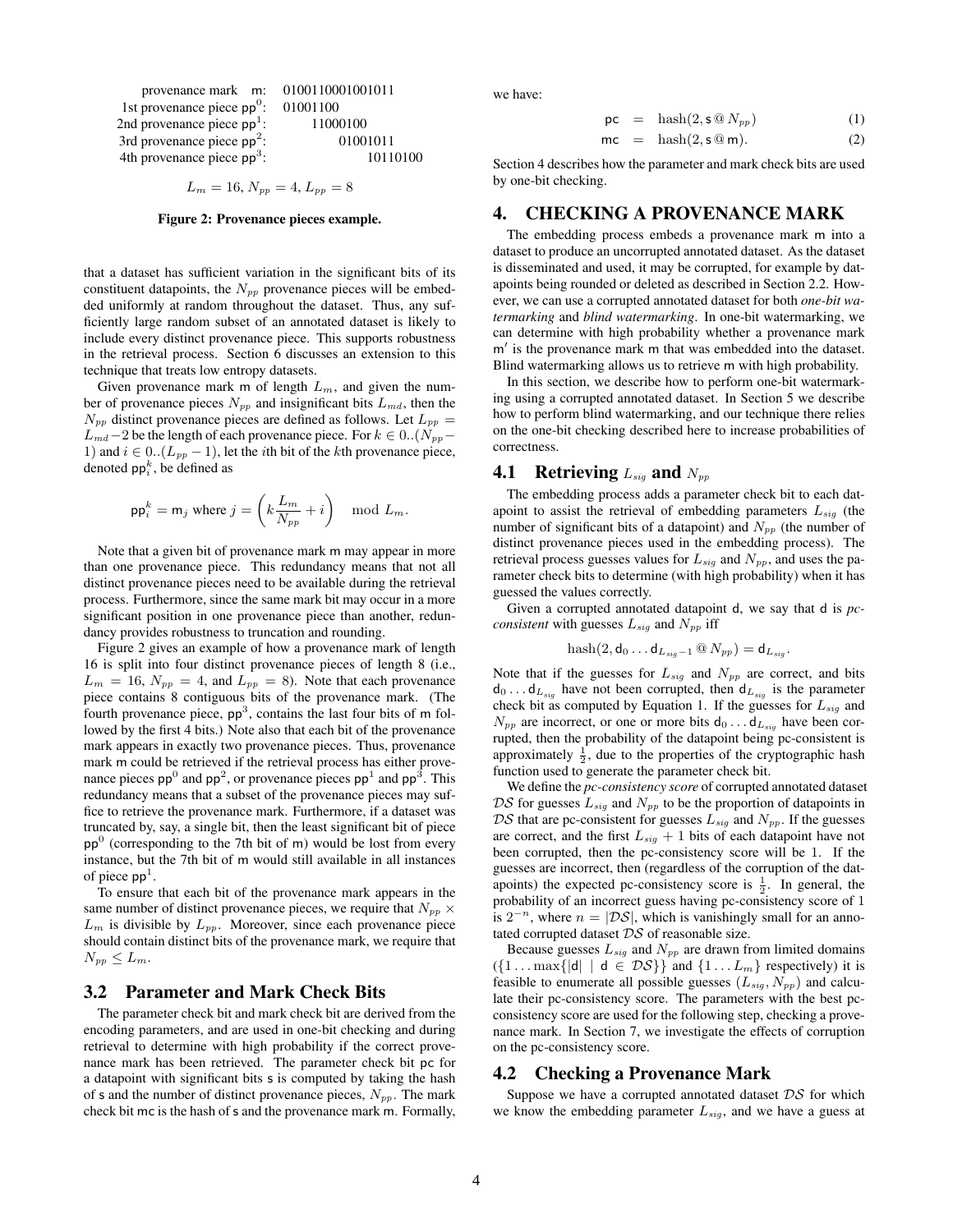the provenance mark m. (We describe in Section 5 how we retrieve one or more guesses for the provenance mark for blind checking.) The embedding process adds a mark check bit to each datapoint to determine with high probability when the correct provenance mark has been guessed.

Given a corrupted annotated datapoint  $d \in \mathcal{DS}$ , we say that d is *mc-consistent* with  $L_{sig}$  and m iff

$$
hash(2, d_0 \dots d_{L_{sig}-1} \t\t@m) = d_{L_{sig}+1}.
$$

Note that if the guesses for  $L_{sig}$  and m are correct, and the bits  $d_0 \dots d_{L_{sio}+1}$  have not been corrupted, then  $d_{L_{sio}+1}$  is the mark check bit as computed by Equation 2. Otherwise, the probability of the datapoint being mc-consistent is approximately  $\frac{1}{2}$ .

The *mc-consistency score* of dataset  $DS$  for  $L_{sig}$  and m is the proportion of datapoints in  $DS$  that are mc-consistent for  $L_{sig}$  and m. As with the pc-consistency score, if  $L_{sig}$  and m are correct and the first  $L_{sig}$  + 2 bits of each datapoint are uncorrupted, the mcconsistency score will be 1, otherwise the expected mc-consistency score is  $\frac{1}{2}$ . In Section 7, we investigate the effects of corruption on the mc-consistency score, and given an mc-consistency score, when that implies the provenance mark is correct.

### 5. RETRIEVING THE PROVENANCE MARK

In addition to the parameter check bit and mark check bit, the embedding process adds to each point in the dataset a provenance piece containing bits of the provenance mark m. To retrieve a provenance mark from a corrupted annotated dataset (also known as *blind watermarking*), we extract provenance pieces from the dataset and combine them to construct a best guess at the provenance mark. Because the dataset may have been corrupted, the provenance pieces embedded into datapoints may not contain all the correct bits of the embedded provenance mark. However, due to the construction of the provenance pieces, it is likely that some information about provenance mark m can be recovered as a best guess. This guess can be checked for correctness using the mark check bits, as described in Section 4.2.

For presentation purposes, we define a useful function  $split(\cdot)$ that takes datapoint d and, based on parameters  $L_{sig}$  and  $N_{pp}$ , returns information about the significant bits, check bits, and provenance piece retrieved from d. Formally, for datapoint d, and parameters  $L_{sig}$  and  $N_{pp}$ , we define  $split(d) = (s, pc, mc, pp, k)$  where

- $s = d_0 \dots d_{L_{sig}-1}$ ; and
- $pc = d_{L_{sig}}$  and
- mc =  $d_{L_{sig}+1}$ ; and
- $pp = d_{L_{sig}+2} \dots d_{|d|-1}$ ; and
- $k = \text{hash}(N_{pp}, \mathsf{s})$ .

Assuming that the datapoint has not been corrupted and  $L_{sig}$  and  $N_{pp}$  were the parameters used in the embedding process, then s is the significant bits of d, pc and mc are the parameter check bit and mark check bit respectively, pp is the provenance piece that was embedded into the datapoint, and  $k$  indicates which provenance piece was chosen for this datapoint. If the datapoint is corrupted, then one or more bits may be incorrect.

However, we provide redundancy in the encoding of the provenance mark in two ways. First, each datapoint contains a provenance piece; even if some datapoints are corrupted, there are likely to be other datapoints that contain the same provenance piece, possibly uncorrupted. Second, the encoding parameter  $N_{pp}$  can be set so as to ensure that each bit of the provenance mark appears in more than one distinct provenance piece; if some of the less significant bits of a provenance piece are corrupted due to rounding or truncation, those bits will appear in another provenance piece in a more significant position, making the retrieval process more robust to corruptions such as rounding or truncation. For example, in Figure 2, the first bit of the provenance mark appears in provenance piece pp<sup>3</sup> in the fourth least-significant position, and in provenance piece  $pp<sup>0</sup>$  in the most significant position.

The *suggestion for bit* i *of the provenance mark* of datapoint d is the information that datapoint d contains about the ith bit of the provenance mark. Specifically,  $suggest(d, i)$  is either  $*$  (if d contains no information about the ith bit of the provenance mark) or a pair  $(b, c)$ , where b is the bit  $(0 \text{ or } 1)$  that d suggests for the *i*th bit of the provenance mark, and  $c \in \mathbb{N}$  is the confidence of that suggestion. Formally, we define:

$$
suggest(\mathsf{d}, i) = \begin{cases} (\mathsf{pp}_j, j) & \text{if } j + k \mod L_m = i \text{ and} \\ * & 0 \leq j < |\mathsf{pp}| \\ * & \text{otherwise} \end{cases}
$$

where (s, pc, mc, pp,  $k$ ) =  $split(d)$ .

The confidence of suggestions is a natural number, where higher numbers indicate less confidence. We use the index within the provenance piece at which the ith bit of the provenance mark occurs. Thus, the most confident suggestion is one where the ith bit of the provenance mark appears in the most-significant position of the provenance piece. This reflects our corruption model, where less-significant bits of a datapoint are more likely to be corrupted than more-significant bits.

For example, if datapoint d is uncorrupted and contains provenance piece pp<sup>2</sup> from Figure 2, then  $suggest(d, i) = *$  for  $0 \le$  $i \leq 7$  (since pp<sup>2</sup> contains no information about the first 8 bits of the provenance mark), and  $suggest(d, 10) = (pp<sub>2</sub><sup>2</sup>, 2) = (0, 2)$ .

We lift the definition of  $suggest(d, i)$  from datapoints to datasets: suggest( $DS$ , i) is a list of suggestions for bit i of the provenance mark, derived from the datapoints of dataset DS. We ignore datapoints d that contain no information about the ith bit of the provenance mark (i.e., we ignore datapoints d such that  $suggest(d, i)$  $*$ ). Formally, we define suggest( $DS$ , i) as follows.

$$
suggest(\mathcal{DS}, i) = \{ suggest(\mathsf{d}, i) \mid \mathsf{d} \in \mathcal{DS} \land suggest(\mathsf{d}, i) \neq * \}.
$$

Given  $suggest(DS, i)$ , there are many ways to compute the "best" guess" for the ith bit of the provenance mark. One possibility is that we select the bit that the majority of suggestions propose, regardless of the confidence of any suggestion. We call this all Vote defined as follows (we use  $L$  to range over lists of suggestions of the form  $(b, c)$ , and round $(\cdot)$  rounds real numbers to the nearest integer):

$$
allVote(L) = round\left(\frac{\sum_{(b,c)\in L} b}{|L|}\right)
$$

Another possibility is that we choose the bit that the majority of the most confident suggestions propose. Function bestVote considers only the most confident suggestions.

$$
bestVote(L) = let L' = \{(b, c) | (b, c) \in L \land
$$

$$
c = \min\{c' | (b', c') \in L\}\}
$$

$$
in round\left(\frac{\sum_{(b, c) \in L'} b}{|L'|}\right)
$$

Other functions are possible, such as weighting the vote b from suggestion  $(b, c)$  based on the confidence *c*—more confident suggestions receive greater weight.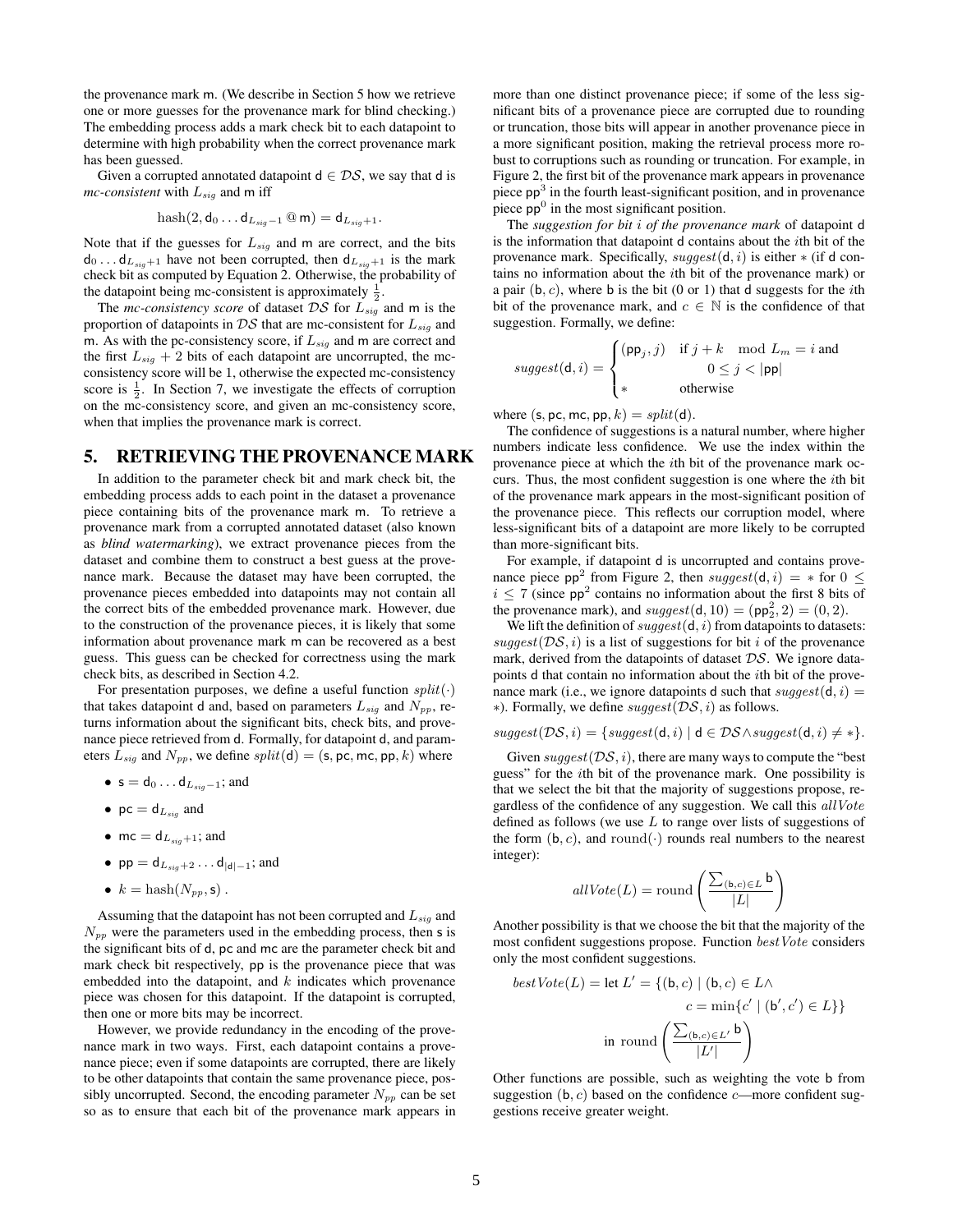```
search(n, m):
 if n = 0 thencheck possible provenance mark m
else
   search(n - 1, m)flip bit in of m
   search(n - 1, m)
```
#### Figure 3: Directed search algorithm.

Now, given some function  $f$  (such as  $allVote$  or  $bestVote$ ) for computing a bit from a list of suggestions, we can compute a "best guess" m at a provenance mark from a dataset. The ith bit of the best guess m is computed as

$$
\mathsf{m}_i = f(suggest(\mathcal{DS}, i)).
$$

Given thusly computed best guess m, we can verify whether it is the originally embedded provenance mark via one-bit checking as described in Section 4.2. The construction of the best guess is robust to many transformations of the dataset; Section 7 presents related analysis in detail.

However, if the dataset is too corrupted, the best guess may be incorrect. If the mark check bits of the dataset are also severely corrupted, then there is insufficient information in the dataset to determine if we have recovered the correct provenance mark. But if the mark check bits are mostly uncorrupted, then we can *search* for the correct provenance mark, using mc-consistency to determine when we have succeeded.

#### 5.1 Directed Search

The space of possible provenance marks is too large to search exhaustively. However, given a best guess for a provenance mark, and some measure of confidence in each bit of that guess, we can direct the search of possible provenance marks so that we check more likely marks first. This allows allocation of a budget for searching, with the budget being used to check the best candidates first.

We assume that we have a best guess m for the provenance mark, and for each i, confidence  $c_i$  in the ith bit of m. Confidence  $c_i$  may be derived from the suggestions of datapoints, for example, using the average of confidences of suggestions used to compute the ith bit of m. However, other measures of confidence are possible, such as using the entropy of the suggestions for the ith bit. For example, when using allVote to compute the *i*th bit of the provenance mark, if  $\frac{\sum_{(b,c)\in L} b}{|L|}$  is close to 0.5, then there is much entropy in the suggestions for bit  $i$ , and as a result, there should be low confidence for that bit.

Let  $i_1, \ldots, i_{L_m}$  be a permutation of  $1..L_m$  such that  $c_{i_1} \geq$  $c_{i_2} \geq \cdots \geq c_{i_{L_m}}$ . That is,  $i_1, \ldots, i_{L_m}$  orders the  $L_m$  bits of the provenance mark guess m by increasing confidence, with  $i_1$  being the index of the bit that we have the least confidence in, and  $i_{L_m}$  being the index of the bit that we have the most confidence in. The recursive algorithm sketched in Figure 3 checks possible provenance marks in decreasing order of confidence, starting with a call  $search(L_m, m)$ , where m is the best guess at the provenance mark. Note that m is the first provenance mark checked, and subsequent possible provenance marks are obtained by varying the bits in which we have the least confidence. An implementation could stop once the mc-consistency score of a possible provenance mark is above a certain threshold. Alternatively, given a *search bound* sb, it could consider only the first sb possible provenance marks and choose the best provenance mark of those considered. For example, by calling  $search(10, m)$  only the best  $2^{10}$  possible provenance

marks will be considered, equivalent to  $sb = 1024$ .

We discuss the robustness of the retrieval process, and the efficacy of directed search, in Section 7.

# 6. EXTENSION TO NEGATIVE, DECIMAL NUMBERS, LOW-ENTROPY DATASETS

Our theory is based on view of datasets as lists of bit vectors. It is easy to see how this covers positive integral data, but sensor data may also be negative and/or floating point. However, note that bit vectors serve as an internal representation for the algorithm and need not correspond to the original numeric representation of data. Thus, we are free to perform pre- and post-processing on datasets during embedding and retrieval provided this processing is imperceptible. Pre-processing yields a bit vector that is treated via our standard technique. We have already anticipated this approach in Section 3, where we have discussed padding variable-length bit vectors with zeroes to obtain fixed length. This processing must be performed during retrieval as well as embedding.

#### *Negative integers.*

Negative integral numbers are easily dealt with: we transform them into a signed integer bit vector representation, and process (both embedding and retrieval) as normal. The embedding process does not alter the most significant bits, and so leaves the sign unchanged. If we are required to pad variable-length bit vectors, we preserve the sign bit, and pad the magnitude with zeros. Other bit representations for negative integers could also be used.

#### *Floating point numbers.*

Treatment of floating point numbers is slightly more involved, but despite the variety of digital representations of floating point numbers our proposed technique is uniform and fairly simple. Assuming the data is in decimal notation, we pre-process by determining the smallest number  $n$  such that multiplying all datapoints by  $10^n$  will produce a dataset with integral values. We then multiply each datapoint by  $10^n$ , and perform the embedding in the standard manner on the transformed dataset in bit vector representation. Finally, we post-process by multiplying each datapoint by  $10^{-n}$ to obtain the annotated dataset for dissemination. Pre-processing and post-processing during retrieval is the same. Note if corruption has truncated or rounded datapoints, then the minimal multiplier  $10^n$  that makes all datapoints integral may be different from the multiplier used in encoding, and we may need to try several nearby values:  $10^{n+1}$ ,  $10^{n+2}$ , etc. Note also that this technique relies on the floating point numbers in the dataset having similar magnitude, which ensures that different datapoints have approximately the same number of insignificant bits. For negative floating point numbers, we compose these processing steps with the abovedescribed processing steps for negative numbers.

Other schemes for encoding floating point numbers are possible, and the choice of encoding technique may have a measurable performance impact. We leave investigation of this issue to future work.

#### *Low-entropy datasets.*

Some datasets may contain few distinct values. In the extreme, every datapoint in a dataset may be the same value. This presents a challenge for our embedding technique, since it uses the significant bits of the datapoint to determine the check bits and which provenance piece to use for the insignificant bits of the datapoint. Datapoints with the same value will have the same check bits and provenance piece.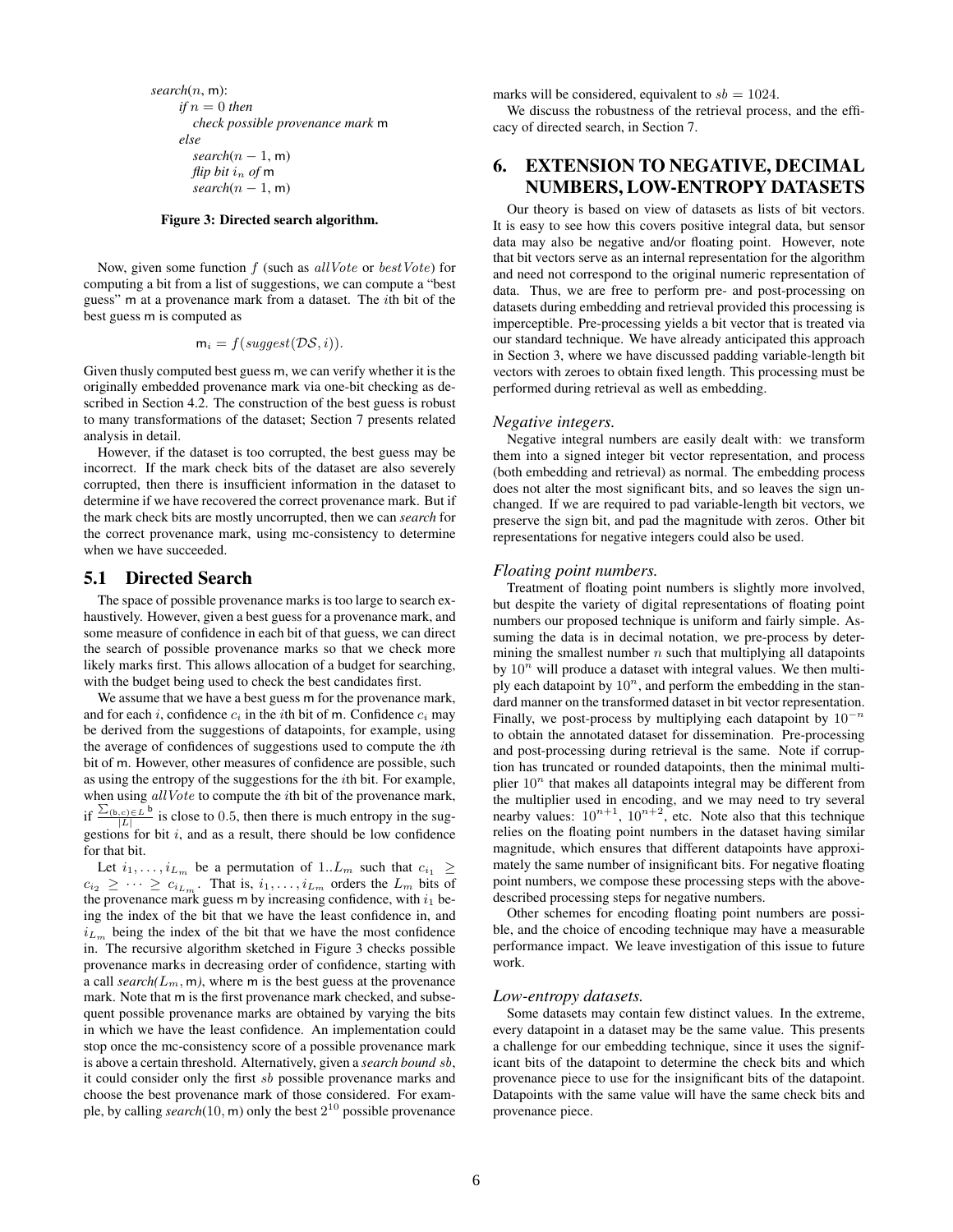We can address this challenge during pre-processing of the embedding, by adding entropy to the dataset in the insignificant bits, and treating these as significant in a standard embedding. This will however reduce the number of insignificant bits available for encoding metadata. What is a sufficient amount of noise will depend on the entropy of the dataset and  $N_{pp}$ .

### 7. EVALUATION AND ANALYSIS

We have developed prototype tools for encoding provenance marks into datasets, and for performing one-bit and blind mark checking. The tools are implemented in approximately 1,300 lines of noncomment, non-blank lines of Perl code. We have also developed tools that corrupt datasets by rounding, truncating, and sampling datapoints. In this section we empirically evaluate the effectiveness of our techniques using the prototype tools on artificially generated datasets. We also consider analytically how our encoding techniques affect statistical properties of datasets.

### 7.1 Mark checking

#### *7.1.1 Retrieving encoding parameters*

Recall from Section 5 that the first step in both one-bit and blind checking is to retrieve the encoding parameters  $L_{sig}$  and  $N_{pp}$  by computing the pc-consistency score of all possible parameters, and selecting the candidate with the greatest score. For an uncorrupted annotated dataset, the correct encoding parameters yield a pc-consistency of 1, and all other candidates will have a pc-consistency score of approximately  $\frac{1}{2}$ .

For corrupted datasets, the correct encoding parameters may have a pc-consistency score less than 1. Retrieving these parameters is still possible if there exists a significant gap between the greatest and second-greatest pc-consistency scores, which correspond to the correct and best-looking incorrect answer respectively. If the encoding parameters cannot be retrieved, then neither one-bit nor blind checking can be performed.

The retrieval algorithm examines only the significant bits and the parameter check bit of a datapoint; it does not examine the other  $L_{md}$  – 1 bits of metadata. Thus truncation and bit flips do not effect parameter recovery so long as the corruption is limited to low-order bits. Furthermore, pc-consistency scoring is unaffected by dataset reordering. Below we consider how sampling and rounding affect parameter retrieval.

#### *Effect of sampling.*

Figure 4 show the pc-consistency scores for all non-trivial encoding parameter candidates for annotated datasets of various sizes. Samples were drawn from a synthetic dataset with 10,000 datapoints generated by choosing elements uniformly at random, with replacement, from the set  $\{1, 2, \ldots, 5 \times 10^6\}$ . We assume that there are 13 significant bits ( $L_{sig} = 13$ ), and, since the synthetic data can be represented in 23 bits, there are 10 least significant bits that we can use to encode metadata ( $L_{md} = 10$ ). A 32-bit provenance mark ( $L_m = 32$ ) was encoded in the dataset by replacing the 10 least significant bits; there were 8 distinct provenance pieces ( $N_{pp} = 8$ ), and the length of each provenance piece was 8  $(L_{pp} = L_{md} - 2 = 8)$ . Unless otherwise stated, all experiments in this section used the same parameters. When retrieving the encoding parameters, degenerate encoding parameters (with  $L_{sig} \leq 2$ ) were ignored.

In all cases, the correct parameters have a pc-consistency score of 1. For sufficiently large samples (say, at least 50), the pc-consistency scores of incorrect parameters cluster around  $\frac{1}{2}$ , since incorrect parameters are consistent with a given parameter check bit half the



Figure 4: pc-consistency scores vs. sample size. Each thick column represents pc-consistency scores from a single run of the parameter recovery algorithm.

time, and thus the pc-consistency scores of incorrect parameters are binomially distributed. Thus, in a dataset with  $n$  distinct values, the probability of an incorrect parameter have a pc-consistency score of 1 is approximately  $2^{-n}$ . For small sized samples, there is a much greater chance of an incorrect parameter having a high pcconsistency score.

Thus, the correct encoding parameters can be retrieved with high probability given a sufficiently large sample of an otherwise uncorrupted annotated dataset, say at least 50 datapoints. This result is independent of the length of the provenance mark  $L_m$ , length of the metadata  $L_{md}$ , and number of provenance pieces  $N_{pp}$ .

#### *Effect of rounding.*

Figure 5 shows maximum pc-consistency scores computed when decoding a dataset corrupted by rounding datapoints to the multiples of  $k$ , for varying values of  $k$ . The dataset contained 10,000 datapoints, but the pc-consistency scores were calculated using a randomly chosen 100 element sample.

As we round by larger quantities, top scores fall and it becomes harder to distinguish the correct encoding parameters from the incorrect parameters. Rounding to the nearest multiple of  $k$  for  $2 \leq$  $k \leq 128$  leaves top pc-consistency scores far above those expected for arbitrary parameters, thus allowing the successful retrieval of the encoding parameters. At first, large values of  $k$  yield substantially lower top pc-consistency scores, however once rounding as eliminated enough significant bits, it becomes easy to overfit during parameter recovery.

The value of  $k$  for which it becomes difficult to determine the correct encoding parameters is independent of the length of provenance mark  $L_m$  and number of provenance pieces  $N_{pp}$ . It is however dependent on the length of the metadata  $L_{md}$ : using more bits for metadata provides robustness for larger values of  $k$ .

### *7.1.2 One-bit checking*

One-bit checking evaluates the mc-consistency score of a single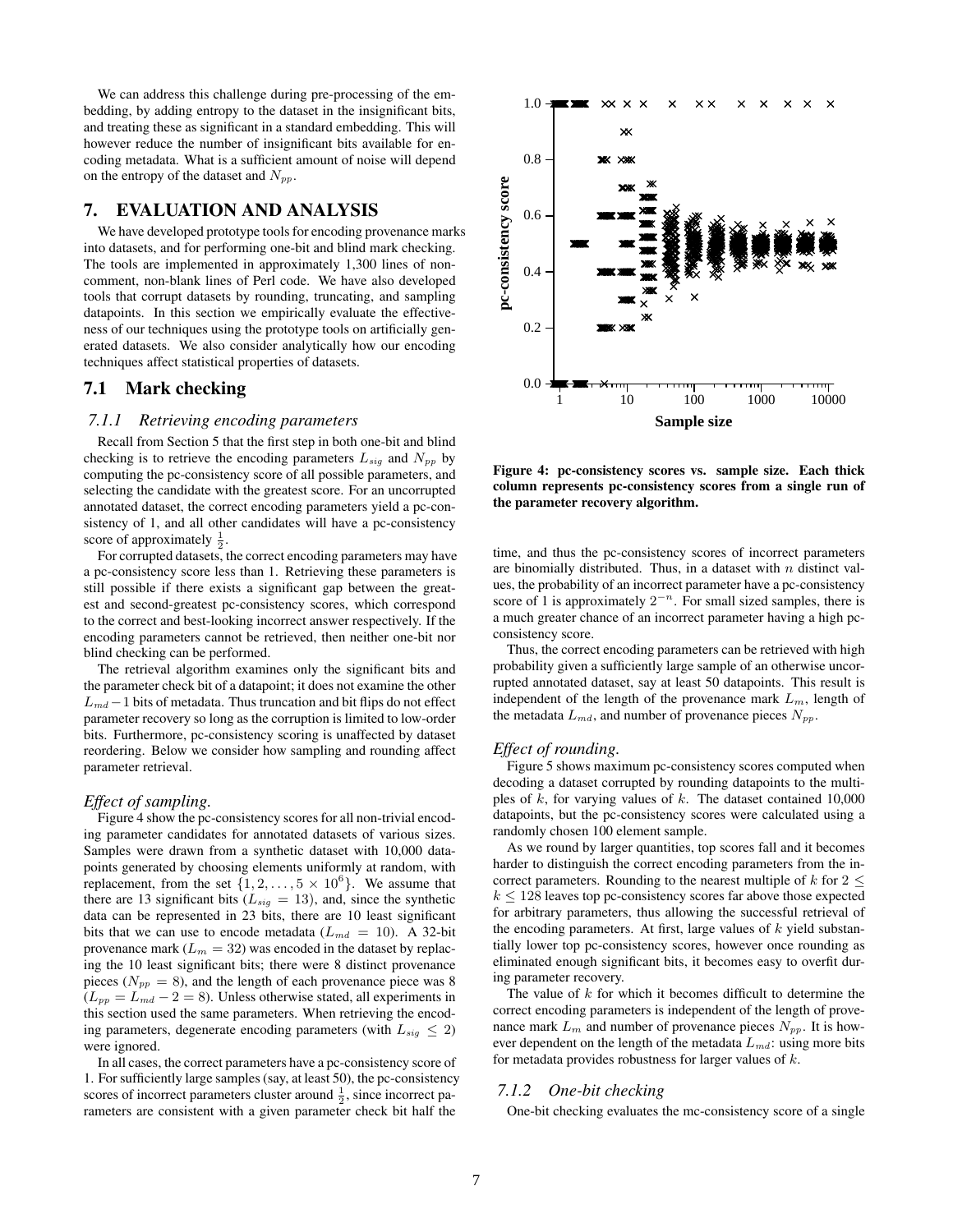

0.0 0.2 0.4 0.6 0.8 1.0 **mc-consistency score**  $\overline{0}$ 500 1000 1500 **Frequency**

Figure 5: Max pc-consistency scores vs. degree of rounding.

provenance mark. A sufficiently high mc-consistency score indicates that it is likely that the same provenance mark was embedded in the dataset.

Since one-bit checking uses just the mark check bit, and does not use the  $L_{pp} = L_{md} - 2$  bits of the provenance piece, its robustness with respect to various corruption is very similar to that of recovering the encoding parameters, which uses the parameter check bit. It is unaffected by truncation or bit-flipping that affect only the  $L_{md}$  – 2 least-significant bits of datapoints. It is also unaffected by reordering of datapoints. The effects of sampling and rounding on one-bit checking are the similar to their on parameter recovery.

What mc-consistency score indicates that we have the same provenance mark that was used during encoding? The acceptance threshold for mc-consistency scores—especially in view of potential corruption—is best determined empirically. In our experience, 0.85 is a conservative threshold; given a sufficiently large dataset (containing, say, 100 distinct values), the probability that an incorrect provenance mark will have a mc-consistency score of 0.85 or higher is approximately  $2.41 \times 10^{-13}$ —about two chances in 10 trillion. Intuitively, this is because the mc-consistency scores of incorrect provenance marks are binomially distributed. Figure 6 demonstrates this with a histogram of mc-consistency scores for about 10,000 incorrect provenance marks, in a dataset of 100 datapoints.

#### *7.1.3 Blind checking*

Blind checking attempts to retrieve a provenance mark from a corrupted annotated dataset knowing only the length of the mark. It uses a heuristic to generate one or more guesses, and uses one-bit checking as a subroutine to evaluate the guesses. Blind checking is not affected by reordering of datapoints. It is affected by sampling, since too few datapoints may not contain all bits of the encoded provenance mark. Blind checking can be affected by bit flips, truncation, and rounding; however, the encoding scheme is designed to be robust to corruption in lower order bits, and truncation and rounding are more likely to corrupt lower order bits.

Figure 6: mc-consistency scores of incorrect provenance marks.

#### *Effect of redundancy and sampling.*

A single bit of the provenance mark may occur in many provenance pieces. We write  $R = k$  to indicate an annotated dataset has redundancy k—that is, each bit of the provenance mark appears in k provenance pieces. As shown in Figure 2, encoding a provenance mark of length 16 using  $N_{pp} = 4$  and  $L_{pp} = 8$  results in each bit of the provenance appearing in two distinct provenance pieces:  $R = 2$ . Increasing redundancy substantially increases likelihood that decoding will succeed in the presence of corruption of lowerorder bits. However, more redundancy also increases the probability that a small sample won't contain all bits of a provenance mark.

The probability of recovering a provenance mark from a dataset with a given size and redundancy can be calculated analytically using a combinatorial argument. Figure 7 presents the predicted probability of recovering a provenance mark from annotated datasets of various size. Here, recovery means that the sample contains datapoints with enough provenance pieces so that every bit of the provenance mark appears in at least one provenance piece. Other than sampling, the annotated dataset is not corrupted (i.e., no bitflipping, rounding, etc.). Note that the probabilities for recovery depend only on the redundancy and sample size, and are independent of provenance mark length  $L_m$ , and provenance piece length  $L_{pp}$ ; however, not all redundancies are possible with given encoding parameters. For example, R cannot be greater than  $L_{pp}$ .

Figure 7 demonstrates that the probability of blind mark recovery undergoes a "phase transition" around sample size 10. For smaller samples, there are not enough distinct provenance pieces present to recover all the bits of the provenance mark; for larger samples, recovery is very likely.

Also plotted on Figure 7 are observed recovery rates for a series of experiments using  $L_m = 32$ ,  $L_{pp} = 8$  and  $N_{pp} = 8$  (which implies  $R = 2$ ). Taking samples of various sizes from a large uncorrupted annotated dataset, we measured how often the sample contained sufficient information to reconstruct all bits of the provenance mark (without any search). The observed success rate matches the predicted success rate well.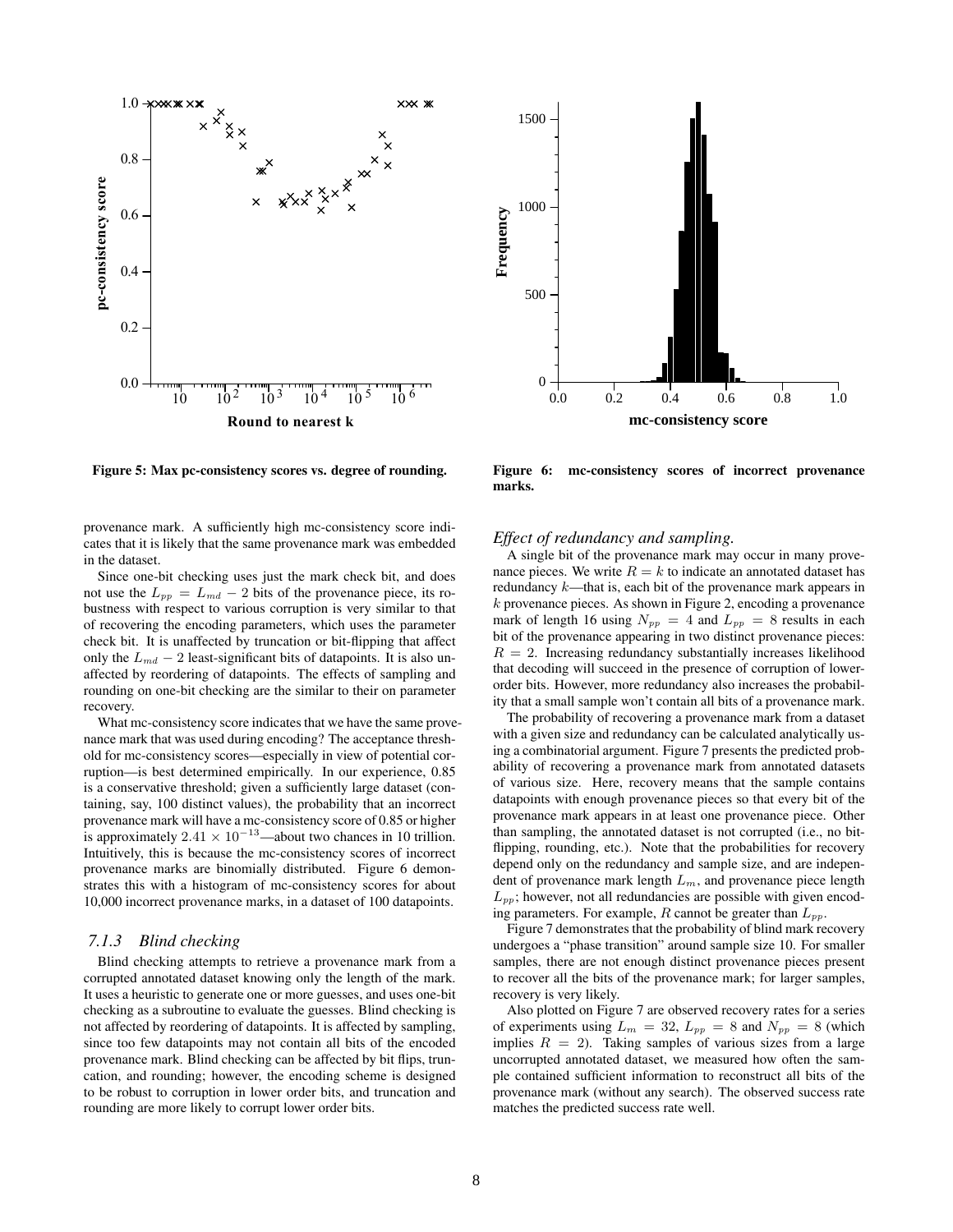

Figure 7: Predicted and observed probability of recovering provenance mark.

#### *Effect of truncation and rounding.*

Unlike one-bit checking and parameter retrieval, blind checking uses low-order bits to identify a best-guess provenance mark; corruption via truncation or rounding can impede blind checking. Figure 8 shows the effect of truncation of blind checking. All datapoints of an annotated dataset had the  $n$  least-significant bits set to zero; blind and directed search performed, with a search bound of  $2^{16} = 65,536$ . That is, at most  $2^{16}$  provenance marks were considered. The x-axis indicates  $n$ , the number of least-significant bits truncated from each datapoint; the y-axis shows how many provenance marks were considered before the provenance mark with the highest mc-consistency score was found (which may not be the correct mark). Ten trials were performed for each possible combination of  $R \in \{1, 2, 4, 8\}$  and  $0 \le n \le 9$ , and the mean is plotted.

The graph indicates that we "fall off a cliff". Blind checking can tolerate some amount of truncation very well, and is able to retrieve the provenance mark without search (rank = 1). However at some point, too many bits have been truncated, and we are unable to recover the provenance mark. Higher redundancy results in more robustness to truncation. The correct provenance mark, if not found at rank 1, was typically not in the first  $2^{16}$  provenance marks considered.

Our experiments indicate that the effect of rounding is similar to that of truncation.

#### 7.2 Perceptibility

Embedding of a provenance mark into a dataset should not affect the scientific use of the dataset. Our embedding technique is clearly detectable: algorithms such as one-bit checking can distinguish annotated datasets from unannotated datasets. However, we alter only the least significant bits of datapoints—those within the noise of the sensor measurements. As such there is little impact on various statistical measures of the dataset and no significant impact on many of the scientific uses of the dataset.

For specific descriptive statistics, we can analytically bound the effect of embedding marks into datasets. Let  $L_{md}$  be the number of



Figure 8: Rank of max mc-consistency score vs. truncation to nearest k. Sample contains 100 elements.

bits of metadata (parameter check bit, mark check bit, and provenance piece) that we are adding to each datapoint.

#### *Mean.*

By adding metadata to a datapoint, the value of a datapoint can change by at most  $2^{L_{md}} - 1$ . Thus, the mean over the dataset changes by at most  $2^{L_{md}} - 1$ . However, typically the actual change to the mean would be at least an order of magnitude smaller, since the first two bits of the metadata (the parameter and mark check bits) are uniformly distributed. Additionally, if the lower order bits of the original datasets are fairly uniformly distributed over the interval  $[0, 2^{L_{md}} - 1]$ , then the change in the mean will be close to zero.

#### *Variance.*

We assume that the value of the  $L_{md}$  least significant bits of an unannotated dataset are not correlated with the value of the more significant bits; this is a reasonable assumption since the error of the sensor measurements are greater than  $2^{L_{md}}$ .

Let  $X$  be the random variable corresponding to the distribution from which the unannotated datapoints are sampled. Let  $\epsilon = 2^{L_{md}}$ . The following equivalence holds.

$$
X = \epsilon \left\lfloor \frac{X}{\epsilon} \right\rfloor + X \bmod \epsilon.
$$

Let  $M$  be the random variable corresponding to the distribution from which the metadata is taken, which ranges over the interval [0,  $\epsilon - 1$ ]. Note that since the metadata is selected using hash functions, the metadata added to a datapoint is independent of the datapoint.

The annotated dataset is obtained by replacing the last  $L_{md}$  bits of each datapoint with metadata. The annotated dataset is modeled by random variable A where

$$
A = \epsilon \left\lfloor \frac{X}{\epsilon} \right\rfloor + M.
$$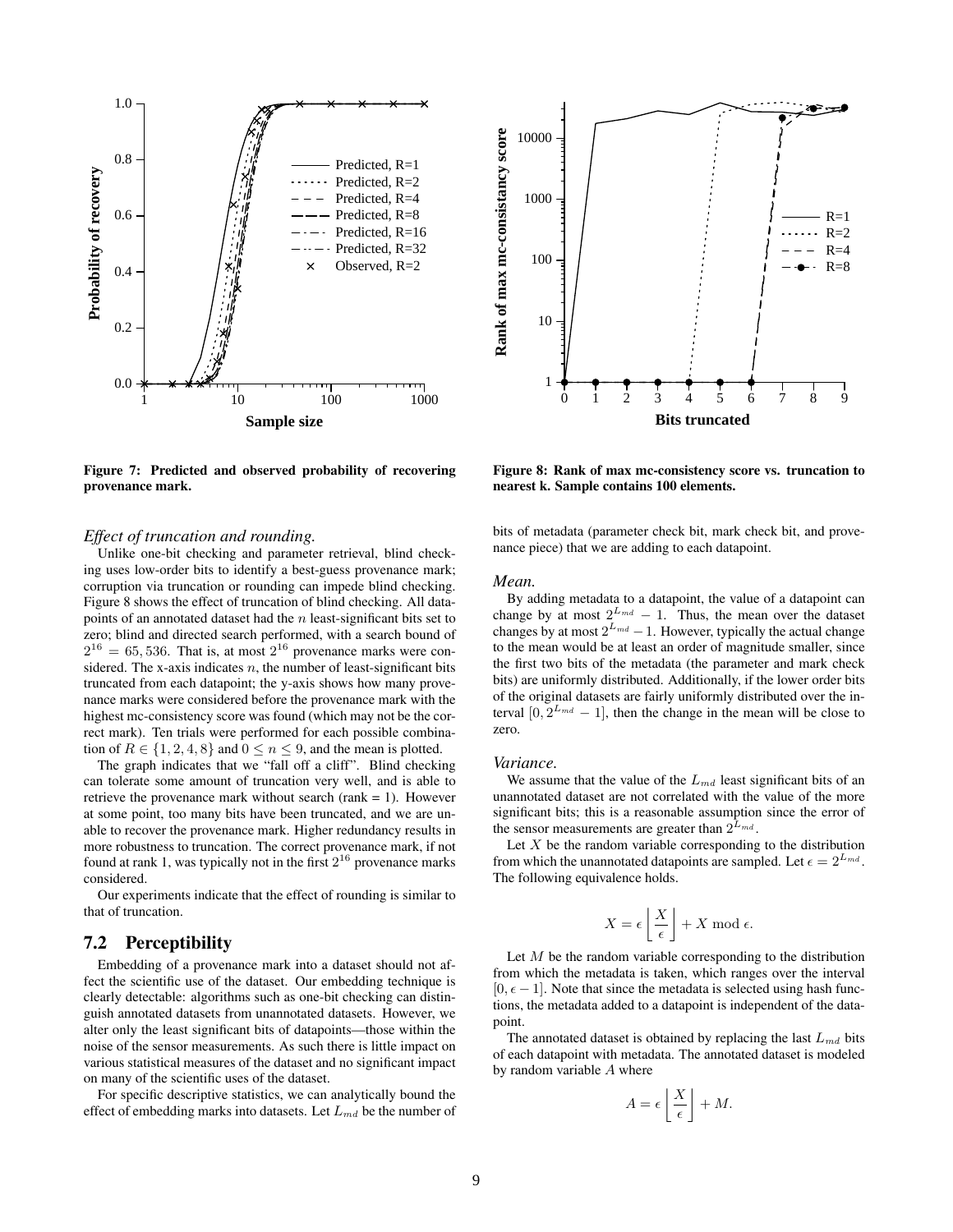The variances of  $A$  and  $X$  are given by

$$
Var(X) = Var(\epsilon \left\lfloor \frac{X}{\epsilon} \right\rfloor) + Var(X \mod \epsilon)
$$

$$
+ Cov(\epsilon \left\lfloor \frac{X}{\epsilon} \right\rfloor, X \mod \epsilon)
$$

$$
Var(A) = Var(\epsilon \left\lfloor \frac{X}{\epsilon} \right\rfloor) + Var(M) + Cov(\epsilon \left\lfloor \frac{X}{\epsilon} \right\rfloor, M).
$$

Distribution  $\epsilon \left[ \frac{X}{\epsilon} \right]$  is independent of X mod  $\epsilon$  and of M, so both covariance terms are 0. Thus,

$$
Var(X) - Var(A) = Var(X \mod \epsilon) - Var(M).
$$

Both X mod  $\epsilon$  and M sample  $\{0, \ldots, \epsilon - 1\}$ , so their variances are at most  $(\epsilon - 1)^2/4$  (see [11]). Thus the worst case change in variance is  $Var(X) - Var(A) = \pm (\epsilon - 1)^2/4$ . If both X's low order bits and distribution M are uniformly random, then  $\text{Var}(X)$  –  $Var(A) = 0.$ 

# 8. DEPLOYMENT ISSUES AND FUTURE WORK

In this paper we develop a foundational theory comprising an abstract notion of "dataset," but our scheme is intended for real-world deployment and this raises a variety of issues. Here we discuss salient ones and how they can be approached in future work.

### *Social issues.*

As we have stressed, our scheme is not a security mechanism per se, but rather is intended to (1) support the "fair use" policies typical of publicly available sensor network data, and (2) provide a means to mark data with its own metadata. The importance of both fair use policies and metadata in the environmental sciences community is evidenced by online archives such as the aforementioned HBES [18] and the Sagehen Creek Field Station repositories [15]. Both incorporate policies expecting that data producers *and* archivers should be acknowledged in and informed of publications that use their data. These sites also clearly associate metadata with datasets, which is crucial to contextualize environmental data.

Thus, the tools and techniques we propose should be freely available and "open source," and our provenance encoding need not be irreversible in a cryptographic sense; they are intended to support scientists and promote good citizenship. In particular, we envision publicly accessible web-based tools for embedding and retrieving provenance marks. Indeed, probably the most sensitive aspect of our scheme is that it alters datasets themselves. Data producers often have strong feelings about the integrity of their data and may look askance at manipulation of their data, arguments about imperceptibility notwithstanding. However, in our scheme it is always the case that unmarked data is available to the data producer and can be privately archived.

#### *The meaning of provenance marks.*

Intuitively, provenance encoding provides a means to answer the questions "where did this data come from?" and "is this data mine?", given just a dataset. Analogously to typical watermarking schemes, blind checking addresses the former question, while onebit checking addresses the latter. Which question is more important may determine what meaning is carried by the provenance marks. That is, if checking data ownership is paramount, then it would suffice that each data producer uses a unique provenance mark, and a producer's single mark may be embedded in many datasets. On the other hand, if provenance is the dominant issue, then marks would

more appropriately encode or point to the dataset's metadata. For example, a mark could be a url for a webpage containing extensive provenance information for the marked dataset; a level of indirection allows marks to be shorter than metadata, allowing a more robust encoding.

#### *Embedding and data lifecycles.*

A central issue is at what point in the data lifecycle should provenance marks be embedded. In particular, note that raw sensor data is usually obtained as a straight voltage reading or as a ratio to a benchmark voltage. Some formula is then applied to obtain a standard unit measurement based on the calibration of the instrument. Since this transformed reading is typically the data that is actually disseminated, we argue that transformed data in standard units is more appropriate to be marked than raw sensor data. Otherwise, our provenance encoding scheme would have to be robust to arbitrary algebraic transformations, or the retrieval algorithm would need to "know" the precise transformation function, neither of which is realistic.

At what point the embedding occurs is also a function of who intends to mark the data; when data is included as part of a larger repository then both the producer and the archiver may wish to mark it with provenance information. If the latter, the embedding could be performed upon data entry into or retrieval from the repository in a straightforward manner. If the former, it may be desirable to perform the embedding before the data is introduced to the repository. This may require that the embedding be performed within the sensor network itself. Given empirical observations regarding the efficiency of our scheme we believe this is practical. The most computational expensive component of our embedding technique is the computation of a hash; MD5, a commonly-used cryptographic hash function, has been implemented as a MAC algorithm for TinyOS [19]. Indeed, since our scheme is not a security mechanism, we do not require our hash to be hard to invert, and could just as well use a block cipher algorithm instead of a hash; implementations of, for example, both AES and Skipjack are available in TinyOS.

#### *Retrieval: format and efficiency.*

We have implemented a retrieval algorithm that takes as input newline-separated lists of numeric values that would be straightforward to provide as a form-based tool on the web. This would allow users to copy-paste lists of data for automated provenance mark retrieval. However, a more realistic option is to develop a simple parsing tool that takes as input data in standard domain-specific formats such as EML.

Another problem related to retrieval tools is larger datasets. Obviously, the larger the dataset, the longer the retrieval process. Very large datasets could pose a significant problem for our technique unmodified. However, we have observed that our technique is robust to sampling in both our combinatorial analysis and empirical observations. In particular, Figure 7 shows that approximately 100 datapoints with 10 bits of metadata provides high reliability of recovery of a 32-bit provenance mark. Thus, one-bit and blind checking could be implemented efficiently for large datasets by sampling a relatively small subset of datapoints.

### 9. RELATED WORK

The issue of how to represent and manage metadata and provenance in sensor network data repositories has received increasing attention as these repositories grow in size and popularity. Previous related work has considered tracking provenance of data as it is republished [14] and during curation of large-scale, interconnected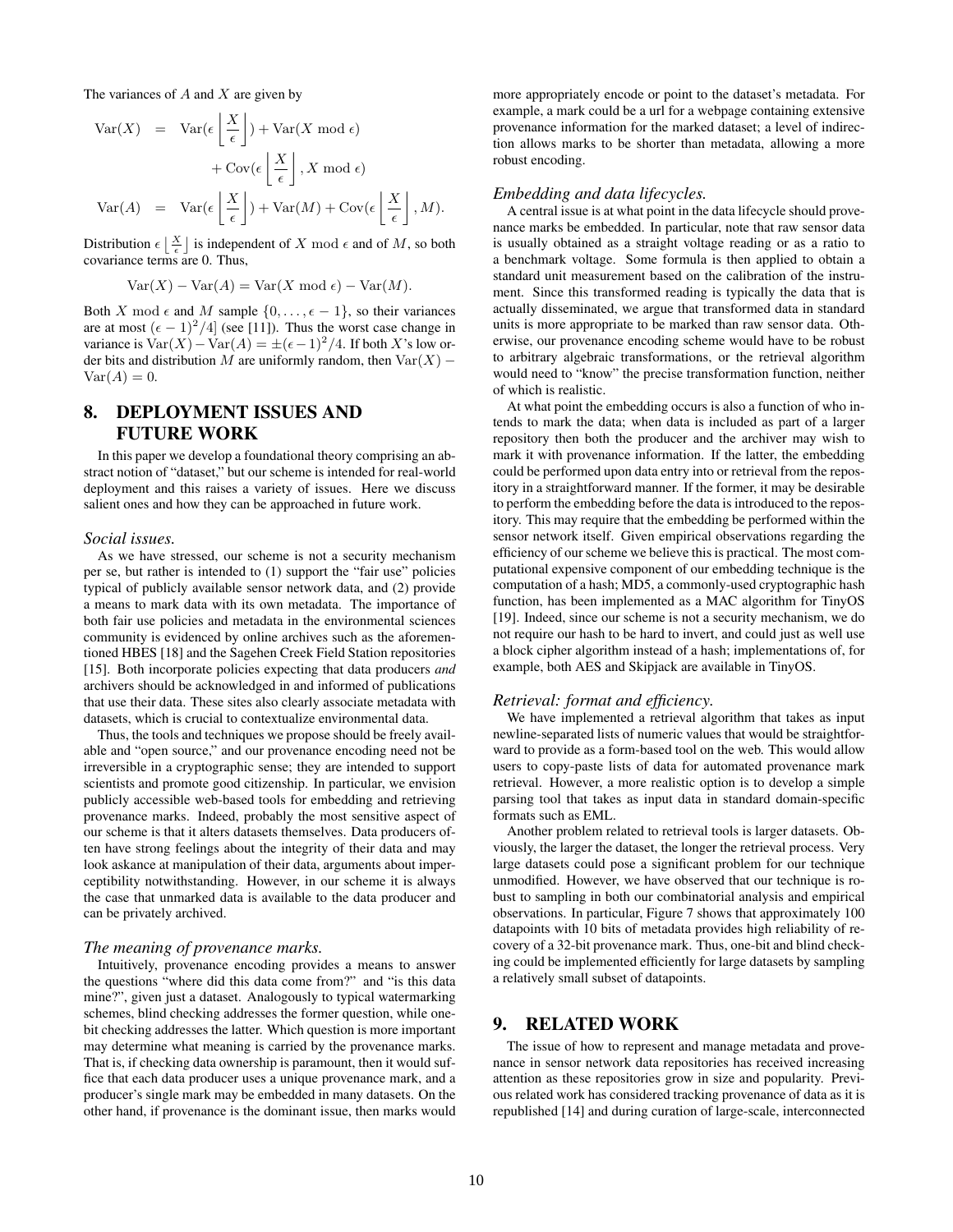data repositories [2], as well as leveraging provenance information to increase the utility of sensor data [12]. Research has resulted in online tools for sensor data storage such as SensorBase [17] which have even introduced the notion of "slogging", or logging of sensor data via systems that automate metadata annotation and support sharing with the broader community. While this previous work reflects the importance of issues we have addressed in our work, it mainly considers management and dissemination of metadata and provenance annotations, rather than introducing means to *directly* associate data with its metadata as in our system.

Our provenance encoding technique can be viewed as a new type of digital watermarking [9, 7]. A vast amount of research exists in this field, with watermarking techniques proposed for a variety of media; most related to our work are techniques for watermarking relational databases [1]. However, relational database watermarking typically relies on schema structure, whereas our technique treats unstructured datasets. The watermarking literature has also considered the use of watermarks to associate data with its provenance information. Previous work has treated this issue in multimedia DBMS [5] and in raw video data [10]. Our work accomplishes similar goals for sensor datasets. However, a key difference with most work on watermarking is that we do not regard the user of the data as an adversary who is attempting to detect or remove the watermark. As such, our technique does not aim to be imperceptible (although we do ensure that embedding does not affect scientific uses of the data), and we do not aim for the metadata to be inalterable. A notable exception is the VEIL system for certifying video provenance [10], which allows an adversary to remove metadata, but aims to make it difficult for an adversary to introduce false metadata, or to alter data while still associating it with the same metadata.

Tracking provenance in curated databases [4] is another related problem of burgeoning interest. Here the issue is keeping track of the provenance of data originating from multiple sources, manually constructed by domain experts. But work in this area treats structured data and focuses on the "history" of data and how it is manipulated to obtain the curated database. Somewhat more related is work on tracking provenance in automatically-generated data warehouses [3, 6, 8, 13, 16, 20]. This body of work is mostly focused on combining provenance annotations on data warehouses in a systematic manner; by contrast, we aim to directly associate provenance information with unstructured data.

### 10. CONCLUSION

In this paper we have a presented a system for generating *selfidentifying data*, which is sensor network data marked with its own metadata in an automatically recoverable manner. Our system is intended to support fair-use policies in the scientific community. Our technique for marking data is similar to previous watermarking techniques for other media, in that we define mark embedding and both one-bit and blind retrieval algorithms that are robust to a number of transformations. Since our system is not intended as a security mechanism per se, the transformations we consider are benign and comprise modifications we expect data users to make in the course of normal study, including sampling, reordering, truncation, and rounding of data. We have performed combinatorial and empirical analysis of our system characterizing its robustness in various scenarios and providing insight into its best use.

### Acknowledgments

We thank James Cheney for inviting us to a meeting at the University of Edinburgh where we started this work, and are grateful for travel support from the UK eScience Institute Theme Program on Principles of Provenance. Thanks also to Jeff Brown of Sagehen Field Station for inspiring the idea, and to the reviewers and shepherd for useful feedback. Christian Skalka's work was supported by a grant from the Air Force Office of Scientific Research.

### 11. REFERENCES

- [1] Rakesh Agrawal and Jerry Kiernan. Watermarking relational databases. In *VLDB '02: Proceedings of the 28th international conference on Very Large Data Bases*, pages 155–166. VLDB Endowment, 2002.
- [2] Karen S. Baker and Lynn Yarmey. Data stewardship: Environmental data curation and a web-of-repositories. *The International Journal of Digital Curation*, 4(2), 2009.
- [3] Deepavali Bhagwat, Laura Chiticariu, Wang Chiew Tan, and Gaurav Vijayvargiya. An annotation management system for relational databases. *VLDB J.*, 14(4):373–396, 2005.
- [4] Peter Buneman, Adriane Chapman, and James Cheney. Provenance management in curated databases. In *SIGMOD '06: Proceedings of the 2006 ACM SIGMOD international conference on Management of data*, pages 539–550, New York, NY, USA, 2006. ACM.
- [5] Richard Chbeir and David Gross-Amblard. Multimedia and metadata watermarking driven by application constraints. In *MMM*. IEEE, 2006.
- [6] Wang chiew Tan. Containment of relational queries with annotation propagation. In *In Proceedings of the International Workshop on Database and Programming Languages (DBPL*, pages 37–53, 2003.
- [7] Ingemar J. Cox and Matt L. Miller. The first 50 years of electronic watermarking. *EURASIP J. Appl. Signal Process.*, 2002(2):126–132, 2002.
- [8] Yingwei Cui and Jennifer Widom. Lineage tracing for general data warehouse transformations. In *27th International Conference on Very Large Data Bases (VLDB 2001)*, 2001.
- [9] Jessica Fridrich and Miroslav Goljan. Comparing robustness of watermarking techniques. In *Security and Watermarking of Multimedia Contents*, volume 3657 of *Proceedings of Spie–the International Society for Optical Engineering*, 1999.
- [10] Ashish Gehani and Ulf Lindqvist. Veil: A system for certifying video provenance. In *ISM '07: Proceedings of the Ninth IEEE International Symposium on Multimedia*, pages 263–272, Washington, DC, USA, 2007. IEEE Computer Society.
- [11] Harold I. Jacobson. The maximum variance of restricted unimodal distributions. *Ann. Math. Statist.*, 40(5):1746–1752, 1969.
- [12] Jonathan Ledlie, Chaki Ng, David A. Holland, Kiran-Kumar Muniswamy-Reddy, Uri Braun, and Margo Seltzer. Provenance-aware sensor data storage. In *Proceedings of the 1st IEEE International Workshop on Networking Meets Databases*, 2005.
- [13] Thomas Lee, Stéphane Bressan, and Stuart E. Madnick. Source attribution for querying against semi-structured documents. In Sadri [16], pages 33–39.
- [14] Unkyu Park and John Heidemann. Provenance in sensornet republishing. In *Proceedings of the 2nd International Provenance and Annotation Workshop*, pages 208–292, Salt Lake City, Utah, USA, June 2008. Springer-Verlag.